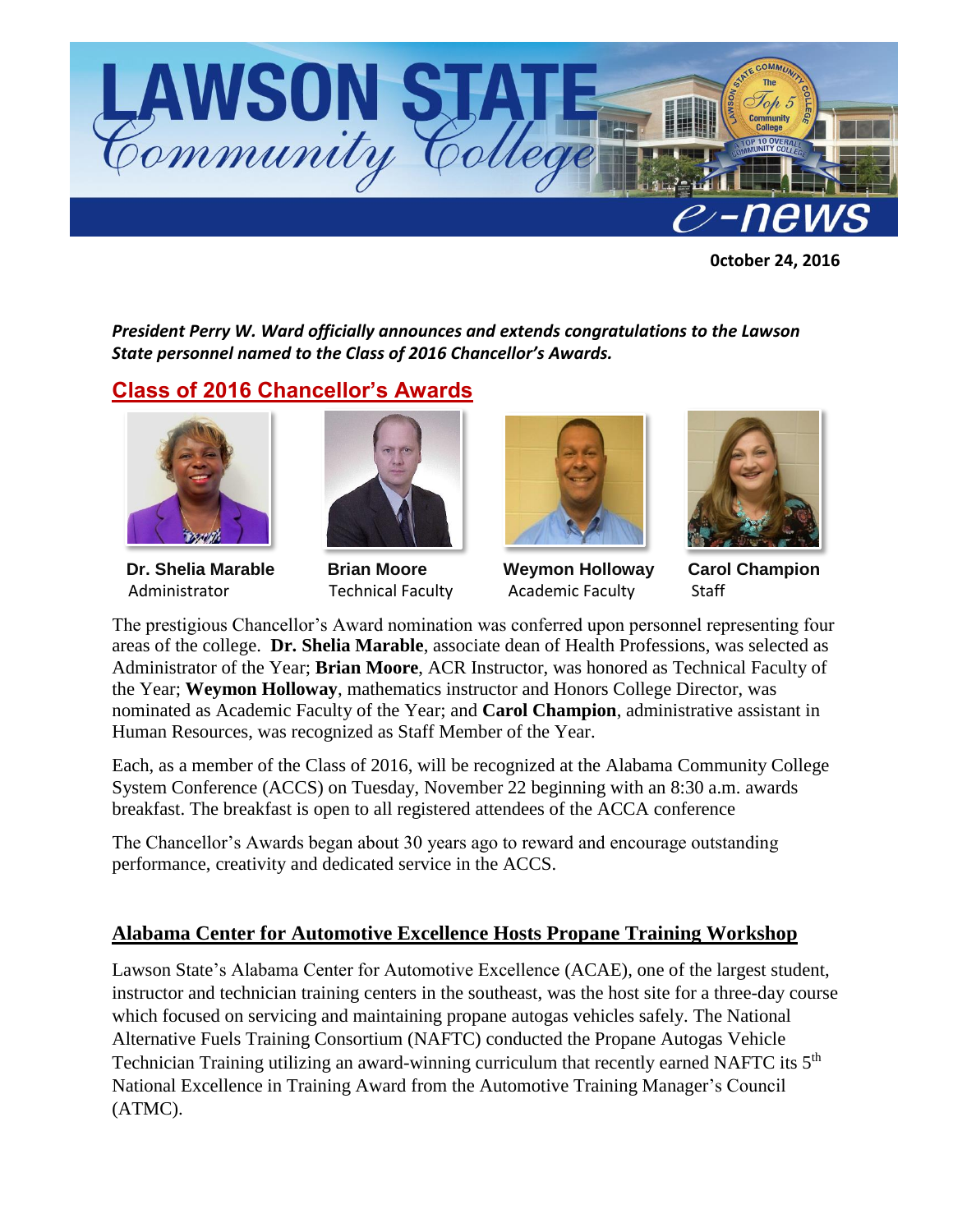The course provided education, training and preparation to pre-service and in-service automotive technicians on the rapidly expanding field of propane vehicle diagnostics and repair. Instruction topics included propane characteristics, fuel systems, vehicle compatibility, system components, and safety. Participants attended from various locations including Texas, Canada, Mexico, Alabama, Georgia, Montana, Mississippi and Tennessee.

## **Jordan Watkins Crowned Miss Lawson State Community College**

#### *BESSEMER, Alabama –*

- *The Harlem Renaissance – a time between the end of World War 1 and the mid 1930's when cultural, social and artistic expression exploded*
- *The Harlem Renaissance - a time in Harlem, New York, when as the symbolic cultural capital for this new consciousness or awareness - black writers, artists, musicians, photographers, poets and scholars gathered*
- *The Harlem Renaissance – a time when music reflected the revolt from customs and confinement*



*It was an evening of Harlem Renaissance relived - full of music, song and artistic atmosphere of the 1920's-30's - but the night and all that jazz belonged to the one crowned Ms. Lawson State Community College at Coronation 2016 – Jordan Alexandria Watkins.*

The new Ms. Lawson State is a sophomore business administration major with a 4.0 grade point average. Her numerous campus activities include the Student Government Association, Lawson State Ambassadors, Phi Beta Lambda, Kappa Beta Delta, Phi Theta Kappa, Peer Mentors and the Lawson

State Choir. Upon graduation from Lawson State in May 2017, Jordan plans to continue her education at the University of Alabama and major in accounting. Her career goal is to become a certified public accountant. Jordan, a 2015 graduate of Hoover High School, is guided by John 16:33 as a motto: "Have peace in spite of the tribulations and be of good cheer for God has overcome the world"

"This is truly an honor for me. The crowning of Miss Lawson State enhances and broadens the opportunity to be a role model and an ambassador for the college which I anticipate on doing with pose, class and integrity," said Watkins. "I plan to uphold the standards of the previous Miss Lawson States by volunteering my time, my talents and my teamwork through participation and involvement. I want young girls who come after me to know that anything can be accomplished with a modest and humble spirit. I sincerely look forward to the experiences and everlasting joy that will come from representing the college and being an outstanding and influential role model."

Selected as first attendant to Ms. Lawson State was Adreonna Summerville…

#### *Read more:*

<http://www.lawsonstate.edu/sites/www/Uploads/PDFs/Public%20Relations/coronation2016Fin.pdf> *View departmental representatives:* 

[http://www.lawsonstate.edu/sites/www/Uploads/PDFs/Public%20Relations/Coronation2016.Departme](https://mail.lawsonstate.edu/owa/redir.aspx?C=20738e70f25645eaa59653e56585c8e7&URL=http%3a%2f%2fwww.lawsonstate.edu%2fsites%2fwww%2fUploads%2fPDFs%2fPublic%2520Relations%2fCoronation2016.Departmental%2520Representatives.pdf) [ntal%20Representatives.pdf](https://mail.lawsonstate.edu/owa/redir.aspx?C=20738e70f25645eaa59653e56585c8e7&URL=http%3a%2f%2fwww.lawsonstate.edu%2fsites%2fwww%2fUploads%2fPDFs%2fPublic%2520Relations%2fCoronation2016.Departmental%2520Representatives.pdf)

*See pictorial gallery*: [https://www.flickr.com/photos/lscc\\_prca/albums/72157674094202122](https://mail.lawsonstate.edu/owa/redir.aspx?C=de746f0d2a7648fe9f16448df2a82d53&URL=https%3a%2f%2fwww.flickr.com%2fphotos%2flscc_prca%2falbums%2f72157674094202122)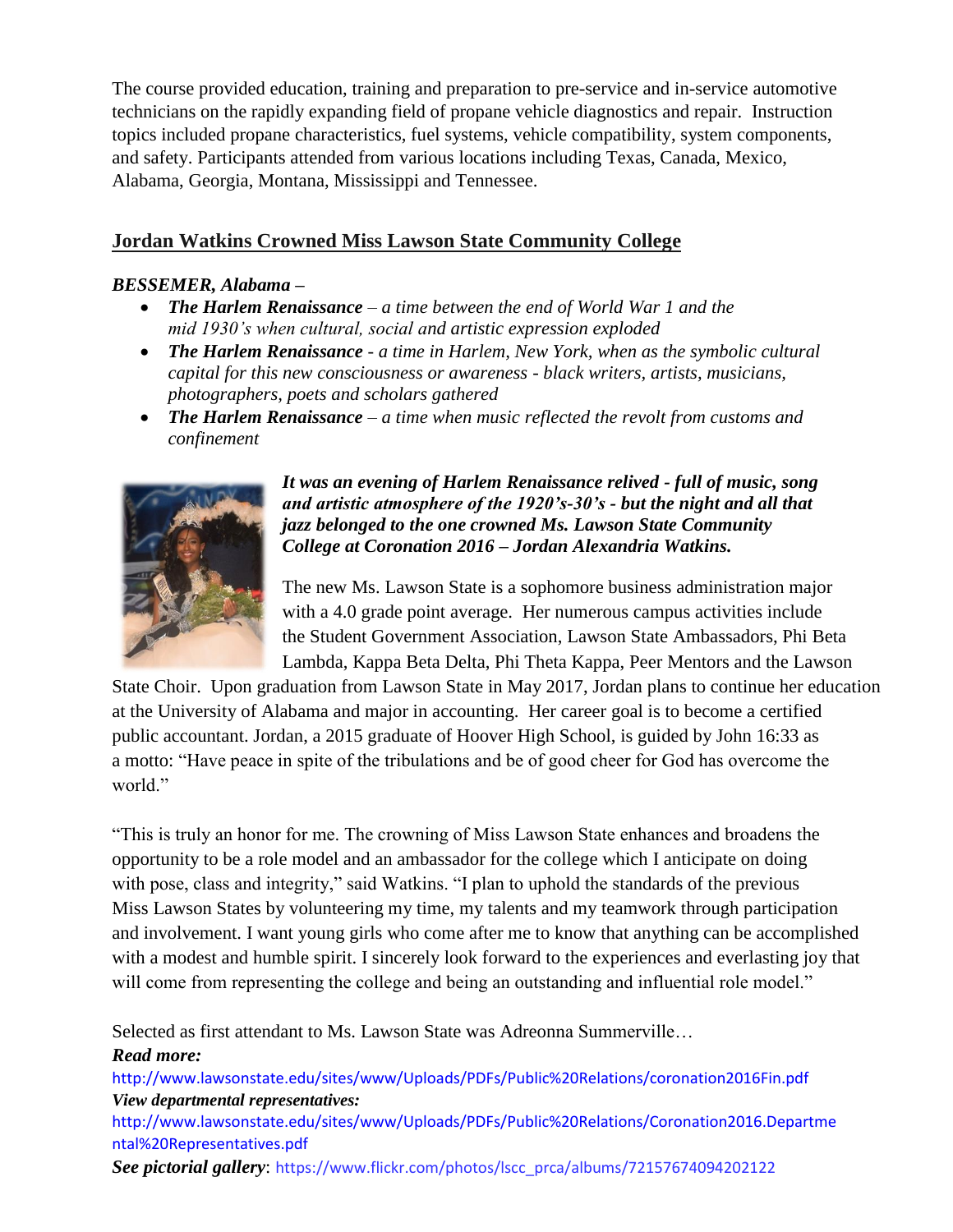# **ACCS Introduces New Workforce Development Head**

#### *Dr. Perry W. Ward Addresses Community Impact*

MONTGOMERY, Alabama – October 12, 2016 - At a press conference held by the Alabama Community College System, Jeff Lynn was introduced as the senior executive of workforce and economic development. With a focus more toward economic development, he is expected to enhance efforts between the system and the private sector.

 "So my job right now is to go around the state, listen to all the great companies around the state, work with our partners in our colleges, our presidents of our colleges, work with our chambers across the state, other workforce development councils," Lynn said. "Understand what the true needs are."

 "Workforce development is a multi-tiered collaborative effort," Lynn said. "Our success depends on our ability to work together to meet the collective needs of our state – residents who need good jobs, employers who need skilled workers, and communities that need business and industry in order to thrive. We must listen to the needs of our industries and provide world-class workforce solutions."

 "The right skills are critical to the success of business, industry and the community," said Dr. Perry W. Ward, president of Lawson State. "Workforce development provides businesses and industries the employees they need, and it provides those employees better opportunities for a better quality of life."

 Noting that the college has been recognized by the White House for its workforce development initiatives, Ward presented some of the major initiatives taking place at Lawson State that include the Special Populations Homeless Shelter Training Program, the Trane/Ingersoll Rand partnership with the City of Birmingham, The Mechatronics Center of Excellence, The Alabama Center for Automotive Excellence and a recent Environmental Protection Agency grant that will provide job training in the local communities. *Read more:*

[http://www.lawsonstate.edu/sites/www/Uploads/PDFs/Public%20Relations/ACCSIntroducesWorkforce](http://www.lawsonstate.edu/sites/www/Uploads/PDFs/Public%20Relations/ACCSIntroducesWorkforceHead.pdf) [Head.pdf](http://www.lawsonstate.edu/sites/www/Uploads/PDFs/Public%20Relations/ACCSIntroducesWorkforceHead.pdf)

### **"Sloss Furnaces: Then and Now" Exhibition Opens at Lawson State**

BIRMINGHAM, AL | Lawson State Community College has brought a part of major industrial history to campus and will house the Sloss Furnaces Exhibition: Then and Now, that depicts the rise of the industrial district in Birmingham, Alabama.

"This unique exhibition is part of a collaboration between Lawson State Community College's World History classes, Red Mountain Park, and Sloss Furnaces National Historic Landmark," said Gregory Wilson, adjunct history instructor, that uses the concept of 'Place-Based Public History' and seeks to encourage awareness of the rich and diverse local history surrounding Lawson State Community College and the region's impact on national and world history.

*[Read more.](https://mail.lawsonstate.edu/owa/redir.aspx?C=de746f0d2a7648fe9f16448df2a82d53&URL=http%3a%2f%2fwww.lawsonstate.edu%2fsites%2fwww%2fUploads%2fPDFs%2fPublic%2520Relations%2fSlossFurnacesExhibitionOfficiallyOpens.pdf).........*

[http://www.lawsonstate.edu/sites/www/Uploads/PDFs/Public%20Relations/SlossFurnacesExhibitionOff](http://www.lawsonstate.edu/sites/www/Uploads/PDFs/Public%20Relations/SlossFurnacesExhibitionOfficiallyOpens.pdf) [iciallyOpens.pdf](http://www.lawsonstate.edu/sites/www/Uploads/PDFs/Public%20Relations/SlossFurnacesExhibitionOfficiallyOpens.pdf)

*See slide show*: [http://www.photoshow.com/watch/ak8JR3uQ](https://mail.lawsonstate.edu/owa/redir.aspx?C=de746f0d2a7648fe9f16448df2a82d53&URL=http%3a%2f%2fwww.photoshow.com%2fwatch%2fak8JR3uQ)